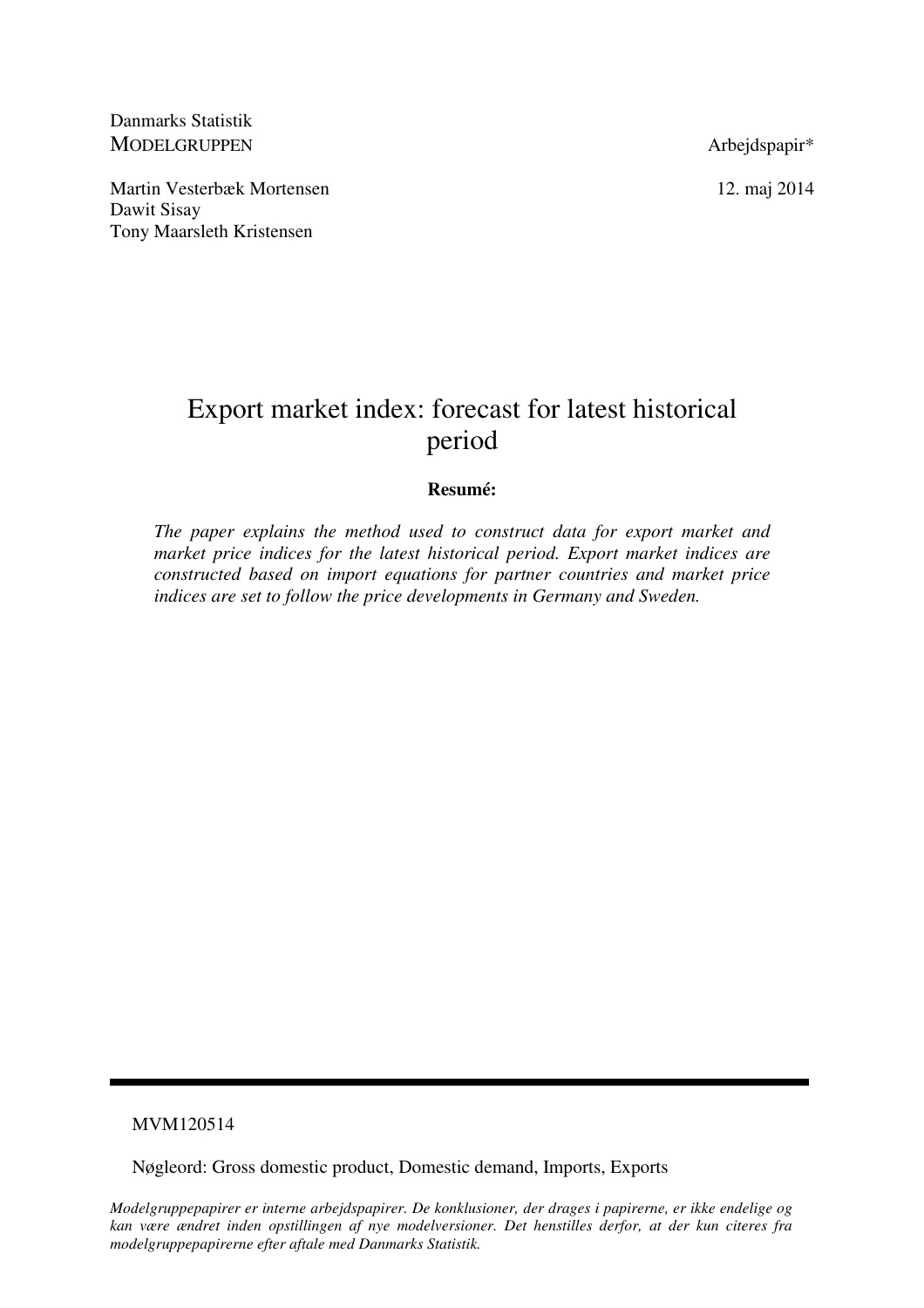### **1. Introduction**

The export market and market price indices in ADAM are constructed based on a detailed trade statistics data from the OECD *international trade by commodity statistics* (ITCS). The market indices are proportionally adjusted to the OECD national accounts statistics for total goods, cf. DSI231112 and DSI10513.

The export market index, *fEe*, and the market price, *pee*, are calculated as a weighted sum of trading partners' volume and price of imports, respectively. Given as:

$$
\frac{fEe}{fEe_{-1}} = \sum_{j} we_{j,-1} * \frac{fEe_j}{fEe_{j,-1}} \tag{1}
$$

$$
\frac{pee}{pee_{-1}} = \sum_{j} we_{j,-1} * \frac{pee_j}{pee_{j,-1}}
$$
 (2)

Where *j* denotes the vector of trading partners<sup>1</sup>,  $we_j$  is country *j*'s share of total Danish exports and *fEe<sub>j</sub>* and *peej* are volume and price of imports of country *j* from the world. The weights,  $we_j$ , are calculated using data from Statistics Denmark *StatBank*.

The ITCS-database provides annul data for partner countries with a lag of 2 years, for example, data is currently available only up to 2012. Hence a method for constructing a preliminary data for *fEe* and *pee* for the period 2013 and possibly a forecast for 2014 onwards is necessary. Previously, various methods have been tried in the model-group for extending export market indices, cf.  $JJJ240506<sup>2</sup>$  We re-visit the previous work and present the different options for constructing the latest historical data for market indices. The presentation here is short. The pre-model MAKE presents a detailed description of the export market and provides tools for an in depth analysis of the export market, see DSI300514. In the following we present the different options and our preferred method.

#### **2. What are the options?**

<u>.</u>

In principle, one can knock on each of the statistical institutes in partner countries and look for forecasts for import prices and quantities, not feasible! Another alternative is to use the OECD's national accounts statistics for total

<sup>&</sup>lt;sup>1</sup> The partner countries are Australia, Austria, Belgium, Canada, Germany, Spain, Finland, France, Great Britain, Greek, Ireland, Iceland, Italy, Japan, Netherland, Norway, New Zealand, Portugal, Sweden, Switzerland and United States. The data for Belgium before 1993 is including Luxembourg.

 $2$  The motivation by then was, however, different from the present paper. The market indices were previously constructed based on data from the OECD *International Trade and Competitiveness Indicators* (ITCI). When the OECD discontinued publishing ITCI data in 2003, it was necessary to have an alternative way of constructing market indices. The export market indeices where constructed based on import equation for each partner countries as a function of GDP and the Danish import prices where used as a proxy for market prices.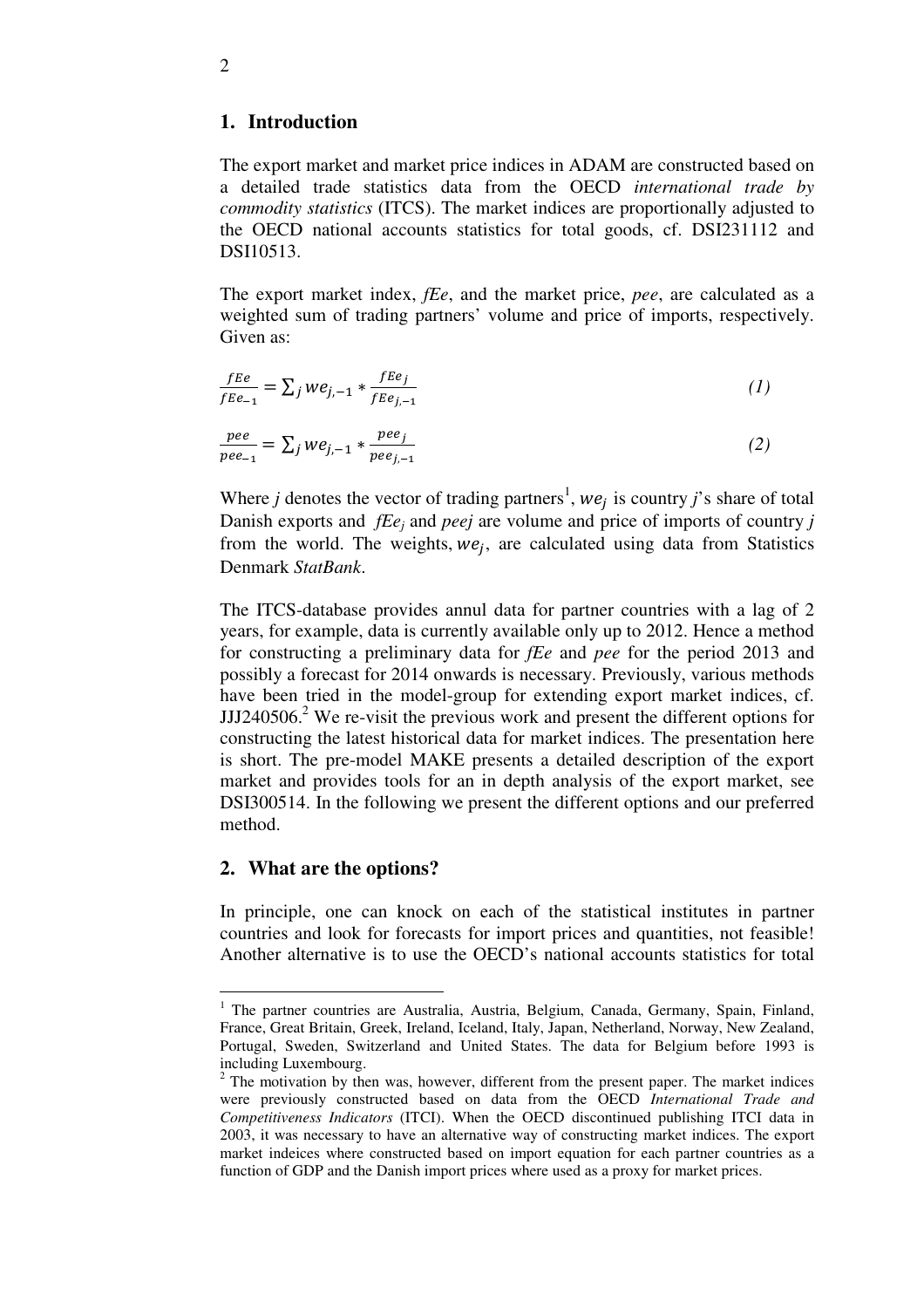goods. These data is available with a lag of 1-year (currently available up to 2013). The challenge is that exports of goods in ADAM are further split into sub-groups, and if we use the value for total goods as a proxy for manufactured exports, we still need an alternative method for the remaining groups – agriculture and raw materials.

Yet another alternative is to forecast imports of partner countries using import equations, for example as a function of GDP. Since GDP forecasts are available in the OECD Economic outlook, this method is doable. One can discuss further what form of equation to apply and which set of explanatory variables to use. Imports can also be estimated based domestic demand and exports. This is sounds more pedagogic. However, data for GDP forecasts is relatively easy to find. Technically, an equation with one explanatory variable is also easy to handle. Thus, we prefer to use GDP for ease of data availability and practical reasons. We consider the following three different forms of import equations and compare them in their predictive ability.

*Level equation:* 

$$
\log(fe_j) = k + \beta * \log(GDP_j) + \varepsilon \tag{3}
$$

*Difference equation:* 

$$
D\log(fe_j) = k + \alpha * D\log(GDP_j) + \varepsilon
$$
\n(4)

*Error correction equation* 

$$
\begin{aligned} \text{Dlog}(fE\mathbf{e}_j) &= k + \alpha * D \log(GDP_j) \\ &\quad -\gamma[\log(fE\mathbf{e}_{j,-1}) - \beta * \log(GDP_{-1})] + \varepsilon \end{aligned} \tag{5}
$$

Equation (3) predicts imports solely on GDP. In equation (4), we predict imports conditional on GDP and the value of imports in the previous year, hence more informative. Equation (5) has the advantage of being a synthesis of the level and difference equations. We augment the difference relation with the lagged error term from the level relation. If  $\gamma$  is significant, we are better informed albeit complex.

### **3. Estimation result**

The table below presents the estimation result for manufactured exports. A similar table for agriculture and raw materials can be found in the appendix. The equations (3-5) are estimated for the major trading partners. The choice among the different relations can depend on several factors. First, the estimated parameters should have the appropriate sign and magnitude. Second, simplicity is always an important factor. We have already decided to use GDP over domestic demand and exports, which is much simpler and data for GDP is easily available. Third, we can compare the different results based on how well they approximate the historical data.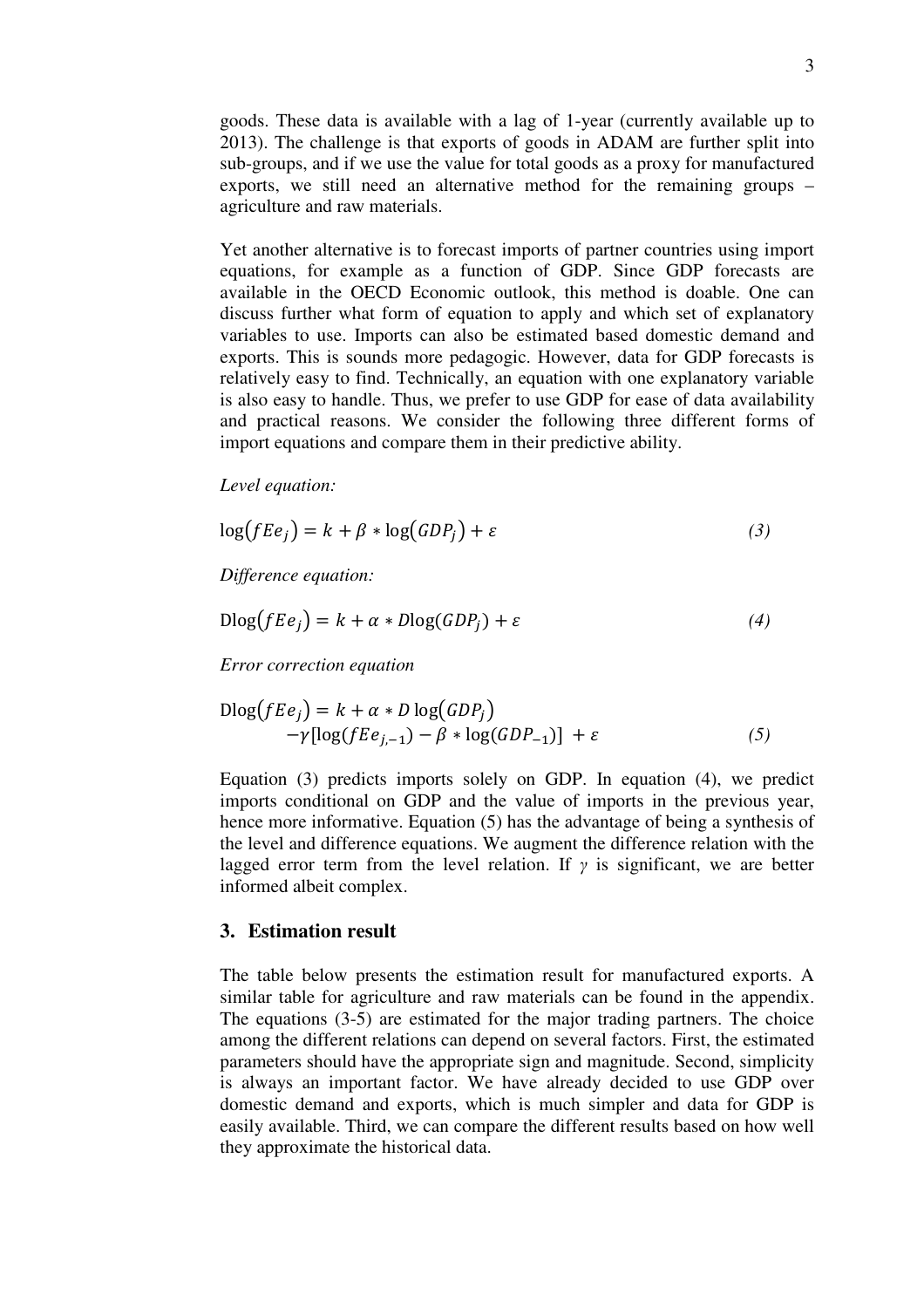| Partner                            | Level Eq.                                                   | Difference                                               | Error correction Eq.                                      |                                                          |                                                          |  |  |
|------------------------------------|-------------------------------------------------------------|----------------------------------------------------------|-----------------------------------------------------------|----------------------------------------------------------|----------------------------------------------------------|--|--|
| country                            |                                                             | Eq.                                                      |                                                           |                                                          |                                                          |  |  |
|                                    | β                                                           | $\alpha$                                                 | $\alpha$                                                  | $\gamma$                                                 | β                                                        |  |  |
| <b>AUS</b>                         | 2.213                                                       | 2.965                                                    | 2.477                                                     | 0.307                                                    | 2.281                                                    |  |  |
|                                    | (49.097)                                                    | (3.676)                                                  | (3.145)                                                   | (2.356)                                                  | (2.441)                                                  |  |  |
| <b>AUT</b>                         | 2.408                                                       | 3.595                                                    | 3.581                                                     | 0.649                                                    | 2.418                                                    |  |  |
|                                    | (93.190)                                                    | (8.713)                                                  | (10.940)                                                  | (5.125)                                                  | (5.082)                                                  |  |  |
| <b>BEL</b>                         | 2.244                                                       | 2.381                                                    | 2.636                                                     | 0.392                                                    | 2.266                                                    |  |  |
|                                    | (82.688)                                                    | (7.728)                                                  | (8.792)                                                   | (3.018)                                                  | (3.037)                                                  |  |  |
| CAN                                | 2.200                                                       | 2.520                                                    | 2.858                                                     | 0.187                                                    | 2.258                                                    |  |  |
|                                    | (39.246)                                                    | (6.692)                                                  | (7.254)                                                   | (2.260)                                                  | (2.283)                                                  |  |  |
| <b>CHE</b>                         | 2.434                                                       | 1.602                                                    | 2.169                                                     | 0.270                                                    | 2.187                                                    |  |  |
|                                    | (46.872)                                                    | (4.100)                                                  | (5.682)                                                   | (2.890)                                                  | (2.497)                                                  |  |  |
| <b>DEU</b>                         | 3.110                                                       | 2.355                                                    | 2.603                                                     | 0.036                                                    | 4.744                                                    |  |  |
|                                    | (30.268)                                                    | (7.325)                                                  | (7.888)                                                   | (0.753)                                                  | (1.145)                                                  |  |  |
| <b>ESP</b>                         | 3.701                                                       | 4.329                                                    | 4.935                                                     | 0.123                                                    | 3.294                                                    |  |  |
|                                    | (29.751)                                                    | (5.908)                                                  | (5.622)                                                   | (1.487)                                                  | (1.274)                                                  |  |  |
| <b>FIN</b>                         | 2.110                                                       | 3.028                                                    | 3.082                                                     | 0.329                                                    | 2.231                                                    |  |  |
|                                    | (46.146)                                                    | (12.329)                                                 | (16.855)                                                  | (4.992)                                                  | (5.343)                                                  |  |  |
| <b>FRA</b>                         | 2.862                                                       | 3.498                                                    | 4.019                                                     | 0.334                                                    | 2.999                                                    |  |  |
|                                    | (71.112)                                                    | (8.290)                                                  | (9.699)                                                   | (3.196)                                                  | (3.344)                                                  |  |  |
| <b>GBR</b>                         | 2.131                                                       | 2.346                                                    | 2.547                                                     | 0.288                                                    | 2.060                                                    |  |  |
|                                    | (61.488)                                                    | (7.604)                                                  | (8.751)                                                   | (3.075)                                                  | (2.902)                                                  |  |  |
| <b>GRC</b>                         | 1.689                                                       | 2.512                                                    | 3.135                                                     | 0.434                                                    | 1.567                                                    |  |  |
|                                    | (11.484)                                                    | (5.470)                                                  | (5.930)                                                   | (2.514)                                                  | (2.039)                                                  |  |  |
| <b>IRL</b>                         | 1.327                                                       | 2.015                                                    | 2.433                                                     | 0.213                                                    | 1.127                                                    |  |  |
|                                    | (28.282)                                                    | (7.000)                                                  | (7.979)                                                   | (2.745)                                                  | (2.185)                                                  |  |  |
| <b>ISL</b>                         | 1.621                                                       | 3.353                                                    | 3.524                                                     | 0.233                                                    | 1.616                                                    |  |  |
|                                    | (14.254)                                                    | (5.723)                                                  | (5.882)                                                   | (2.372)                                                  | (2.092)                                                  |  |  |
| <b>ITA</b>                         | 3.215                                                       | 3.962                                                    | 4.857                                                     | 0.086                                                    | 5.118                                                    |  |  |
|                                    | (38.328)                                                    | (9.933)                                                  | (11.538)                                                  | (1.141)                                                  | (1.872)                                                  |  |  |
| <b>JPN</b>                         | 3.223                                                       | 2.109                                                    | 2.433                                                     | 0.071                                                    | 3.870                                                    |  |  |
|                                    | (25.898)                                                    | (4.292)                                                  | (3.885)                                                   | (1.099)                                                  | (1.323)                                                  |  |  |
| <b>NLD</b>                         | 2.457                                                       | 1.852                                                    | 1.951                                                     | 0.224                                                    | 2.555                                                    |  |  |
|                                    | (72.886)                                                    | (5.267)                                                  | (5.624)<br>2.825                                          | (1.790)                                                  | (1.884)                                                  |  |  |
| <b>NOR</b>                         | 1.587                                                       | 2.613                                                    |                                                           | 0.172                                                    | 1.918                                                    |  |  |
|                                    | (30.691)<br>2.250                                           | (4.402)<br>2.109                                         | (4.248)                                                   | (1.513)                                                  | (1.884)                                                  |  |  |
| <b>NZL</b>                         | (47.092)                                                    |                                                          | 2.595                                                     | 0.458                                                    | 2.216                                                    |  |  |
| <b>PRT</b>                         | 2.902                                                       | (4.429)<br>2.955                                         | (5.639)<br>3.649                                          | (3.095)<br>0.429                                         | (3.033)<br>3.014                                         |  |  |
|                                    |                                                             |                                                          |                                                           |                                                          |                                                          |  |  |
|                                    |                                                             |                                                          |                                                           |                                                          |                                                          |  |  |
|                                    |                                                             |                                                          |                                                           |                                                          |                                                          |  |  |
|                                    |                                                             |                                                          |                                                           |                                                          |                                                          |  |  |
|                                    |                                                             |                                                          |                                                           |                                                          |                                                          |  |  |
|                                    |                                                             |                                                          |                                                           |                                                          |                                                          |  |  |
| <b>SWE</b><br><b>USA</b><br>$Avg*$ | (69.894)<br>2.307<br>(47.051)<br>2.513<br>(70.810)<br>2.535 | (8.397)<br>3.121<br>(7.496)<br>2.834<br>(7.336)<br>2.741 | (10.414)<br>3.114<br>(8.009)<br>3.360<br>(7.872)<br>3.020 | (4.091)<br>0.335<br>(2.609)<br>0.358<br>(3.068)<br>0.228 | (4.216)<br>2.238<br>(2.493)<br>2.493<br>(2.961)<br>2.965 |  |  |

**Table 1. OLS estimates, dependent variable: manufactured imports** 

\*Avg is the weighted sum of the estimated coefficients, the weights are partners' share of total Danish manufactured exports in 2005.

The sample covers 1976-2012, for Greek it covers only 1990-2012. T-values are given in parenthesis.

All coefficients have the appropriate sign. All of the coefficients in the level and difference equations are significant. In the error correction equation all short term elasticities are significant, but not all the long term elasticities and adjustment coefficients are significant. The average short-term import elasticity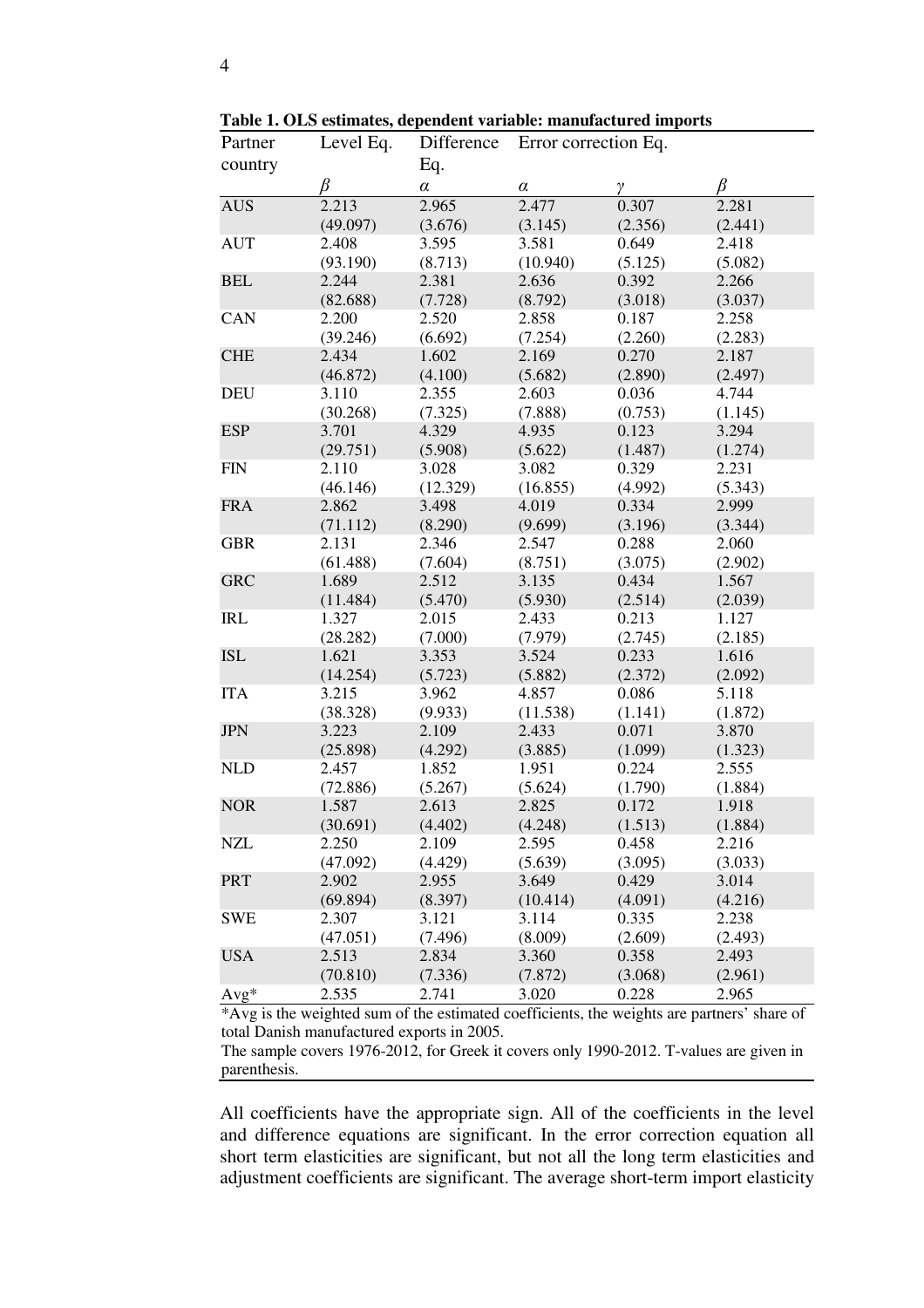with respect to GDP is larger than that of the long term elasticity. It is common for imports to fluctuate more in the short term than in the long term. Both the long term and short term import elasticities in the error correction relation are marginally higher than the corresponding values in the level and difference equations. Overall, the different estimates are on average close to each other. For some countries, like Spain, the elasticities stand out from the others. This should not be a concern as it reflects the very pro-cyclical nature of imports in that country.

In terms of the estimated coefficients, none of the estimated relations are superior to the others, which make preference toward one difficult. Hendry and Clements<sup>3</sup> (2003) maintain shifts in deterministic terms – intercepts and linear trends – are the major source of forecast errors. In such cases differencing can improve forecasting performances as it lowers the degree of polynomial in time.

What we can do next is, therefore, simply compare the different formulations based on how well they can reproduce the historical market indices. We try to reproduce the observed export market indices based on import equations beginning the recent worldwide recession in 2008. The equations are reestimated each time the forecast period is moved by one period, i.e. when forecasting  $T+1$  onwards, the equations  $(3-5)$  are re-estimated based on the sample up until *T*. Forecasts for  $T+1$  are corrected for the in-sample error in period *T*, so that there is a perfect fit at the forecast origin. From the predicted imports market indices are calculated. Figure 1 presents.





<u>.</u>

<sup>&</sup>lt;sup>3</sup> Hendry and Clements (2003). Economic forecating: some lessons from recent research. Economic Modelling 20, 301-329, Elsevier.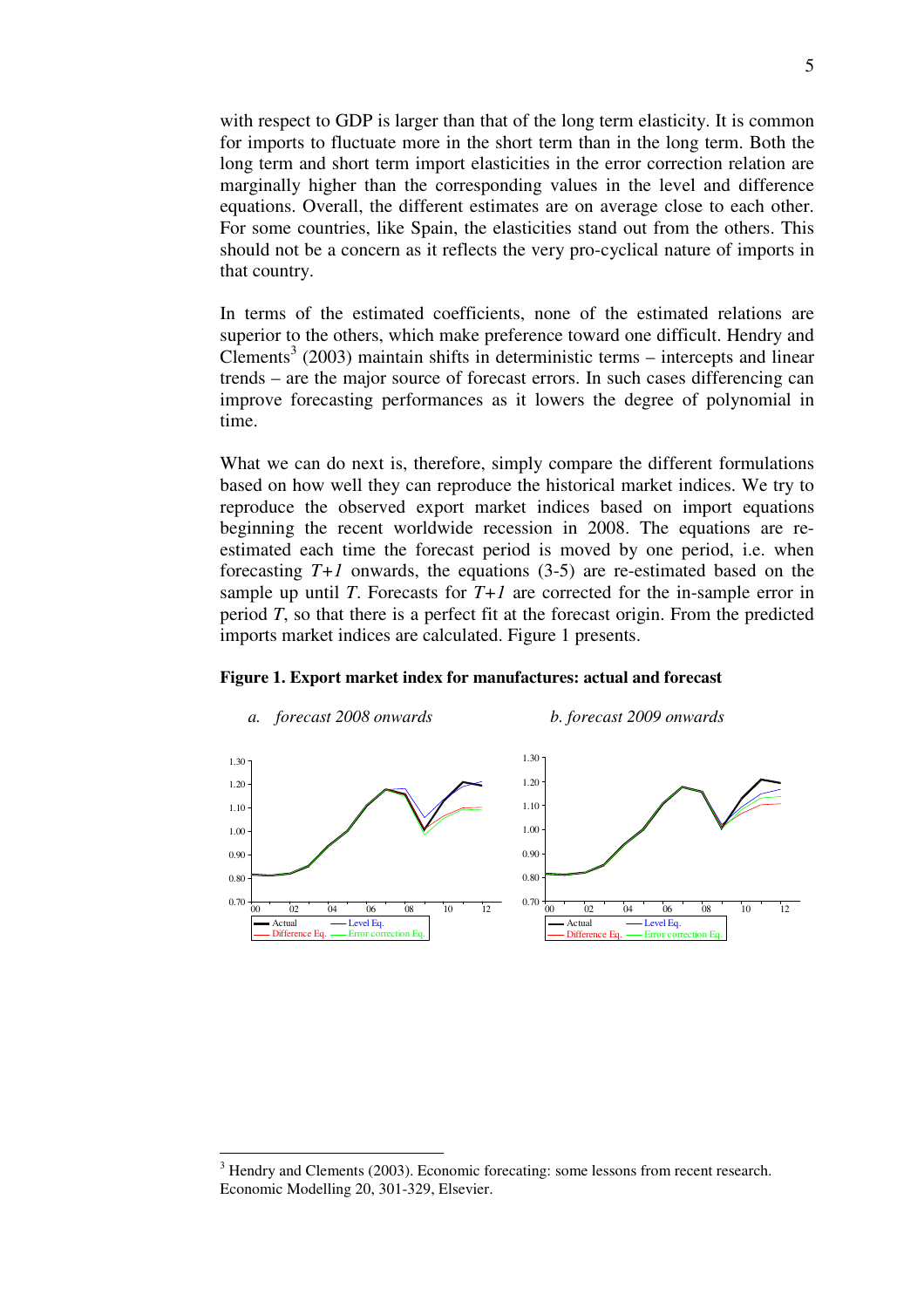

Figure 1a and 1b indicate that the difference relation is better in mimicking the actual values in the immediate term. The error correction does not add value to the difference equation. And the level equation is better in capturing the developments in the subsequent periods. The message from figure 1c and 1d is mixed.

Another alternative is to use the market index for total goods as a proxy for manufactures, see figure 2. The close proximity between the two indices is not an accident, the market indices for ADAM export groups are proportionally adjusted to add up to the national accounts total. If a choice is made for total goods, there has to be a way of calculating the market indices for agriculture and raw materials.

**Figure 2. Export market index: manufactures and total goods** 



#### **Export market prices**

<u>.</u>

The preliminary data for export market prices for the latest historical period is calculated based on data from the OECD *monthly statistics for international trade*. The monthly statistics provides price and unit value indices for selected OECD countries. Because of lack of data we consider only the prices in Germany and Sweden as indicators for market prices. We estimate a simple regression equation for market prices based on Germany and Swedish prices, then the flash estimates for market prices are obtained from the fitted values. Such exercise is, for example, a common practice in the ECB for forecasting GDP of Euro area member states.<sup>4</sup>

<sup>&</sup>lt;sup>4</sup> See, for example, Angelini et al. (2008). Short-term forecasts of Euro area GDP growth. ECB, working paper series NO 949/october 2008.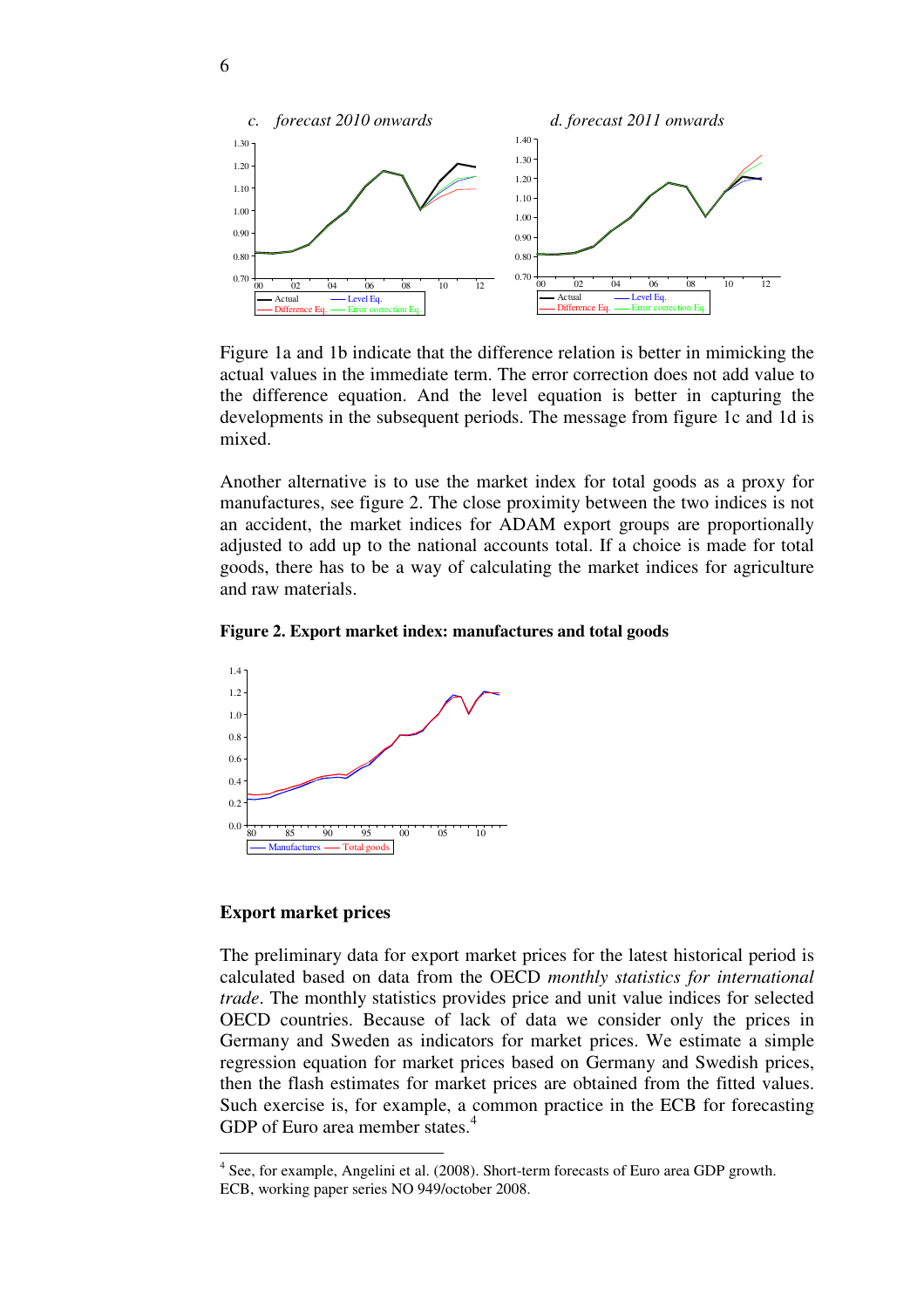We estimate the following equation for each export group.

$$
log(pec i) = k + \alpha_1 * log(deuppe i)+ \alpha_2 * log(swepee i) + \varepsilon
$$
\n(6)

Where *i* stands for the sectors 01, agriculture, 2, raw materials, 59, manufactures, and *deupee* i and *swepee* i are German and Swedish import prices for *i* in Danish krone, respectively. The data for export market prices for the latest historical period is therefore the fitted values from (6), where the data for German and Swedish prices for the latest period are taken from the monthly statistics. Table 2 presents the estimated results.

**Table 2. Export market prices equations** 

| <i><b>Agriculture</b></i>                                                                                                                               |  |  |  |  |  |  |  |
|---------------------------------------------------------------------------------------------------------------------------------------------------------|--|--|--|--|--|--|--|
| log(pec01)<br>$=$ 0.38200 * log(deupee01) + 0.67164 * log(swepee01) - 0.01763<br>(2.07638)<br>(4.18521)<br>(1.99146)                                    |  |  |  |  |  |  |  |
| N=1976-2012 SE=0.0379 R Sq.=0.9405                                                                                                                      |  |  |  |  |  |  |  |
| <b>Raw materials</b>                                                                                                                                    |  |  |  |  |  |  |  |
| log(pec2)<br>$=$ 0.58595 * log(deupee2) + 0.43951 * log(swepee2) - 0.03054<br>(10.0880)<br>(9.43559)<br>(3.91718)<br>N=1976-2012 SE=0.0281 R Sq.=0.9813 |  |  |  |  |  |  |  |
| <b>Manufactures</b>                                                                                                                                     |  |  |  |  |  |  |  |
| log(pec59)<br>$= 0.30740 * log(deupee59) + 0.71548 * log(swepee59) + 0.01607$<br>(4.42404)<br>(7.04537)<br>(3.72537)                                    |  |  |  |  |  |  |  |
| N=1976-2012 SE=0.0233 R Sq.=0.9849                                                                                                                      |  |  |  |  |  |  |  |

## **4. Summary**

The paper has presented the method used in ADAM to construct data for export market and market price indices for the latest historical period. The latest historical figure for export market indices is created based on import equations for partner countries. A simple difference equation for imports as a function of GDP is the preferred method. This form is preferred for its simplicity and for its potential in reducing forecast errors caused by shifts in deterministic terms. The difference equation is better in forecasting the first observation in the forecast period, and 1-year ahead is all that is required. The latest historical figure for market price indices is set to follow the price developments in Germany and Sweden through a simple price equation.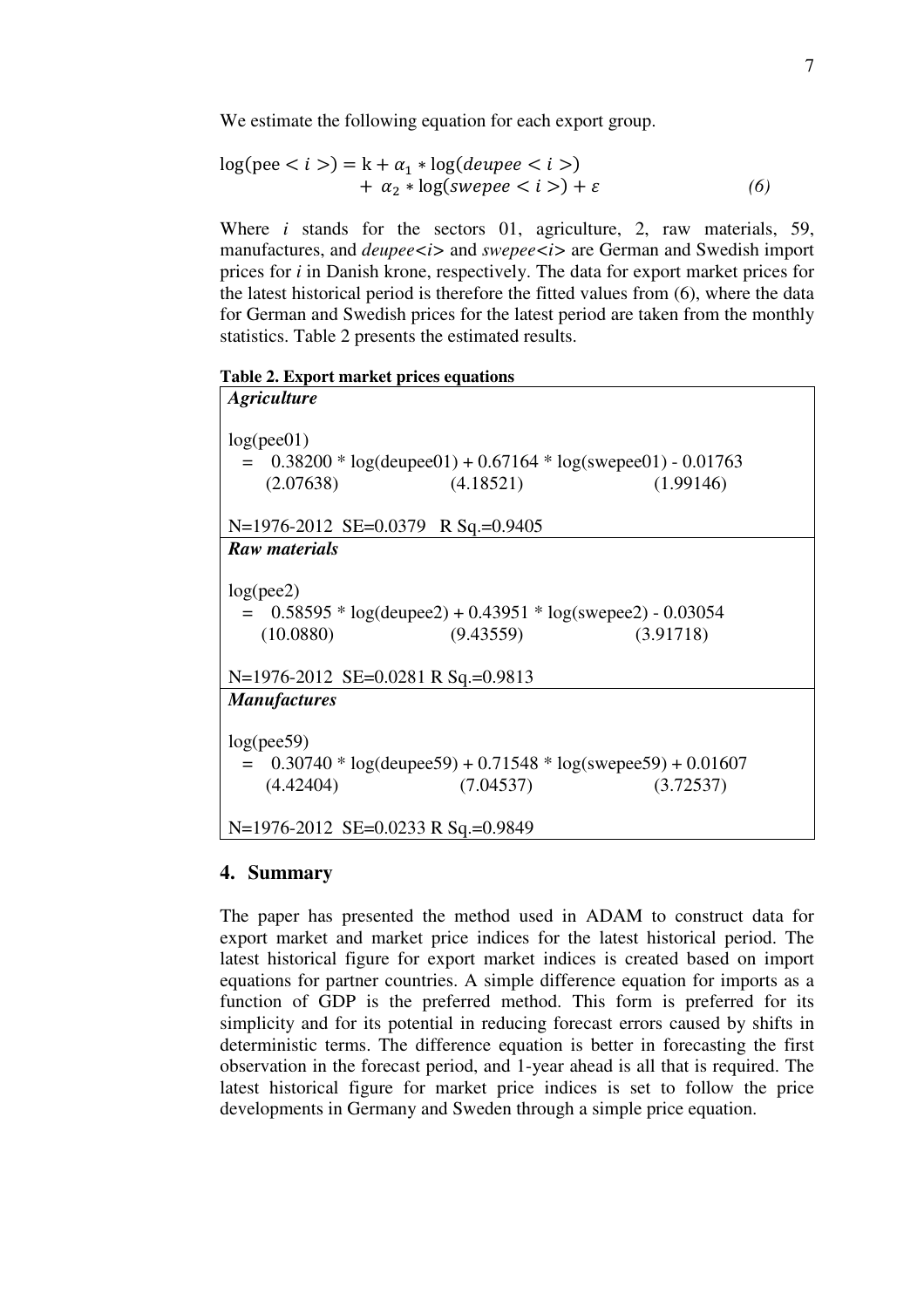## **Appendix**

**Appendix I. OLS estimates, dependent variable: agricultural imports**  Partner country Level Eq. β Difference Eq. α Error correction Eq. αγβ AUS 2.006 (23.473) 1.050 (0.994) 1.009 (0.978) 0.138 (1.499) 2.352 (1.748) AUT 2.555 (47.110) 1.066 (2.377) 1.343 (3.032) 0.189 (2.320) 2.671 (2.435) BEL 1.555 (31.705) 0.544 (1.446) 0.549 (1.436) 0.175 (1.835) 1.562 (1.835) CAN 2.004 (35.379) 0.129 (0.326) 0.350 (0.804) 0.111 (1.258) 2.064 (1.284) CHE 1.044 (11.236)  $0.109$ (1.415) 1.698 (2.154) DEU 2.104 (27.333) 0.814 (3.031) 0.967 (3.419) 0.033 (0.588) 3.213 (0.899) ESP 3.067 (26.964) 2.721 (3.476) 3.108 (3.817) 0.128 (1.592) 3.199 (1.625) FIN 2.337 (20.464) 0.656 (1.510) 0.876 (2.093) 0.106 (1.494) 3.171 (2.030) FRA 1.516 (30.136) 0.617 (1.716) 0.723 (1.824) 0.129 (1.542) 1.619 (1.656) GBR 1.286 (27.137) 0.281 (0.961) 0.211 (0.768) 0.179 (2.526) 1.454 (2.910) GRC 1.406 (15.740) 1.206 (2.491) 1.373 (3.065) 0.617 (2.906) 1.381 (2.658) IRL 1.192 (32.500) 0.335 (1.314) 0.078 (0.297) 0.233 (2.643) 1.223 (2.730) ISL 1.592 (19.215) 0.786 (2.195) 0.595 (1.611) 0.081 (0.969) 0.743 (0.419) ITA 1.576 (24.453) 0.987 (2.307) 1.203 (2.362) 0.260 (2.100) 1.702 (2.315) JPN 1.396 (27.601) 1.303 (3.677) 1.143 (2.591) 0.204 (1.781) 1.272  $(1.545)$ NLD 1.859 (28.211) 0.181 (0.299) - 0.298 (2.233) 1.916 (2.368) NOR 1.471 (24.830) 0.583 (1.185) 0.844 (1.562) 0.106 (1.282) 1.794 (1.583) NZL 3.042 (34.170) 1.285 (2.130) 1.628 (2.453) 0.147 (1.288) 2.994 (1.253) PRT 2.530 (34.401) 0.797 (2.204) 0.946 (2.484) 0.194 (2.786) 2.613 (2.939) SWE 2.431 (28.584) 0.481 (1.217) 0.452 (1.325) 0.141 (2.279) 3.057 (2.884) USA 1.632 1.308 1.522 0.257 1.669

\*Avg is the weighted sum of the estimated coefficients, the weights are partners' share of total Danish raw material exports in 2005. Coefficients with the wrong sign are not reported, and are given the average value when constructing the market indices. The sample covers 1976-2012, for Greek it covers only 1990-2012. T-values are given in parenthesis.

Avg\* 1.800 0.811 0.864 0.157 2.173

(3.384)

(2.337)

(2.372)

(2.960)

(41.429)